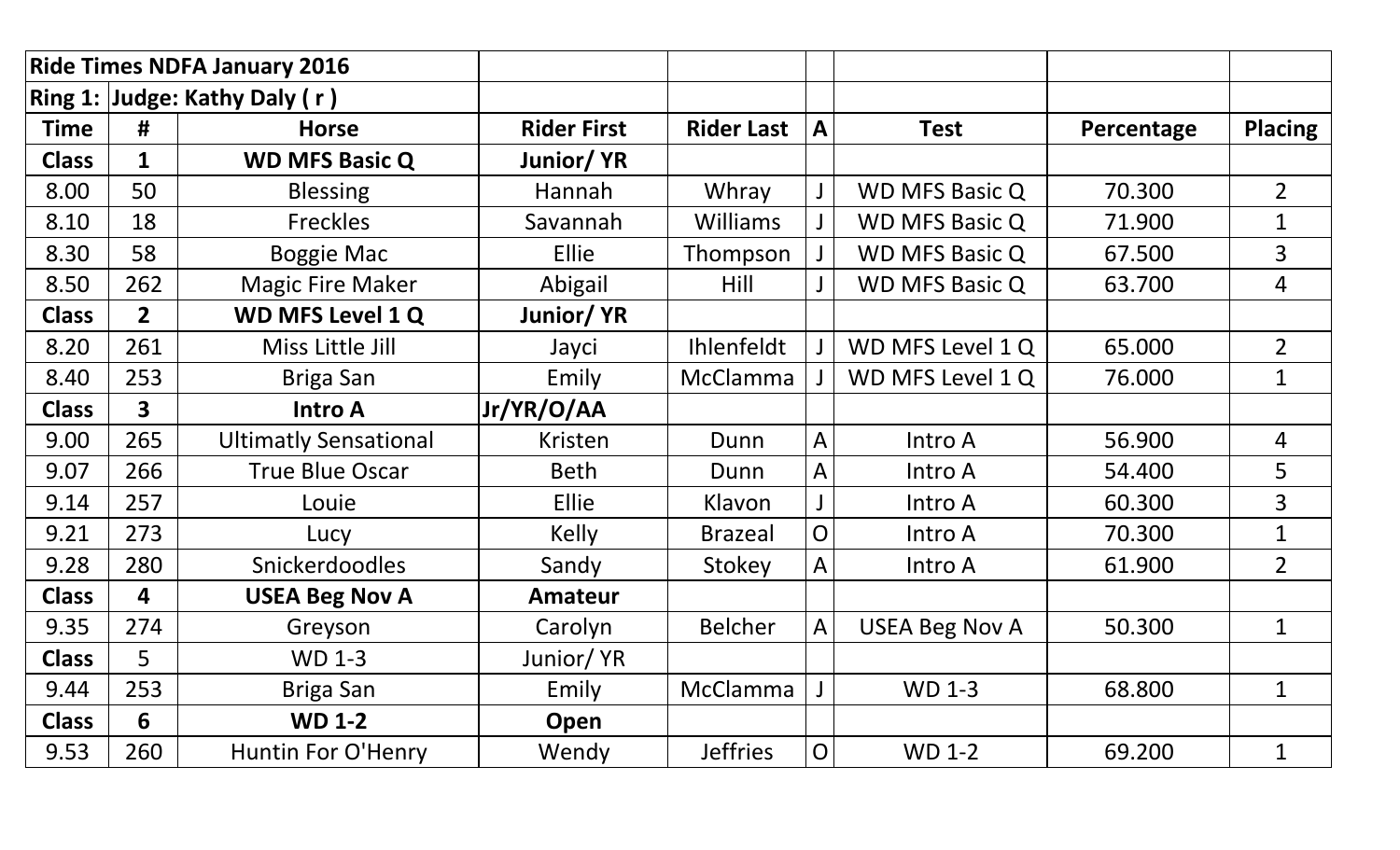| <b>Class</b> | 7   | <b>WD 2-1</b>              | <b>Amateur</b>   |                 |                |                     |        |                |
|--------------|-----|----------------------------|------------------|-----------------|----------------|---------------------|--------|----------------|
| 10.02        | 275 | Party at the Ritz          | <b>Barbara</b>   | Aponte          | $\mathsf{A}$   | <b>WD 2-1</b>       | 69.700 | $\mathbf 1$    |
| <b>Class</b> | 8   | Third 3 Q                  | Junior/YR        |                 |                |                     |        |                |
| 10.11        | 264 | Nando                      | Hannah           | Grimm           |                | Third 3 Q           | 56.800 | $\mathbf 1$    |
| <b>Class</b> | 9   | <b>Training 2</b>          | AA/Open          |                 |                |                     |        |                |
| 10.18        | 259 | Hotse T. Blackstone        | Lisa             | Kaatz           | $\mathsf{A}$   | Training 2          | 58.300 | $\overline{2}$ |
| 10.25        | 258 | Eden                       | Katie            | Kimball         | A              | Training 2          | 60.200 | $\mathbf{1}$   |
| 10.32        | 268 | Sargeant                   | Christine        | Cramer          | $\overline{O}$ | Training 2          | scr    | scr            |
| 10.39        | 278 | Pause for Fame             | Katie            | Szczepanik      | A              | <b>Training 2</b>   | 56.300 | 3              |
| <b>Class</b> | 10  | <b>WD Basic 2</b>          | <b>Junior/YR</b> |                 |                |                     |        |                |
| 10.46        | 21  | <b>Jake the Mercedes</b>   | Hannah           | <b>Williams</b> | $\mathbf{J}$   | <b>WD Basic 2</b>   | 71.250 | $\mathbf 1$    |
| 10.55        | 263 | <b>Buff</b>                | Taylor           | Hammann         |                | <b>WD Basic 2</b>   | 62.777 | $\overline{2}$ |
| <b>Class</b> | 11  | <b>WD Basic 4 Q</b>        | Junior/YR        |                 |                |                     |        |                |
| 11.20        | 18  | <b>Freckles</b>            | Savannah         | <b>Williams</b> |                | WD Basic 4 Q        | 58.820 | $\overline{4}$ |
| 11.29        | 58  | <b>Boggie Mac</b>          | Ellie            | Thompson        | $\mathsf{J}$   | <b>WD Basic 4 Q</b> | 61.020 | $\overline{3}$ |
| 11.38        | 50  | <b>Blessing</b>            | Hannah           | Whray           |                | WD Basic 4 Q        | 66.470 | $\mathbf 1$    |
| 11.47        | 262 | <b>Magic Fire Maker</b>    | Abigail          | Hill            | J              | WD Basic 4 Q        | 64.410 | $\overline{2}$ |
| 11.56        | 261 | Miss Little Jill           | Jayci            | Ihlenfeldt      |                | WD Basic 4 Q        | 57.790 | 5              |
| <b>Class</b> | 12  | <b>WD Intro 4 Q</b>        | Jr/AA            |                 |                |                     |        |                |
| 12.14        | 251 | Rika                       | Michelle         | Morrison        | A              | WD Intro 4 Q        | scr    | scr            |
| 12.23        | 255 | <b>Miss Awesome Rodder</b> | Alexander        | Lawrence        |                | WD Intro 4          | 65.000 | $\overline{2}$ |
| 12.32        | 256 | <b>DJ</b>                  | Pam              | Klavon          | A              | WD Intro 4 Q        | 67.068 | $\mathbf 1$    |
| 12.05        | 92  | Rusty                      | Pamela           | Smith           | A              | WD Intro 4 Q        | 62.931 | 3              |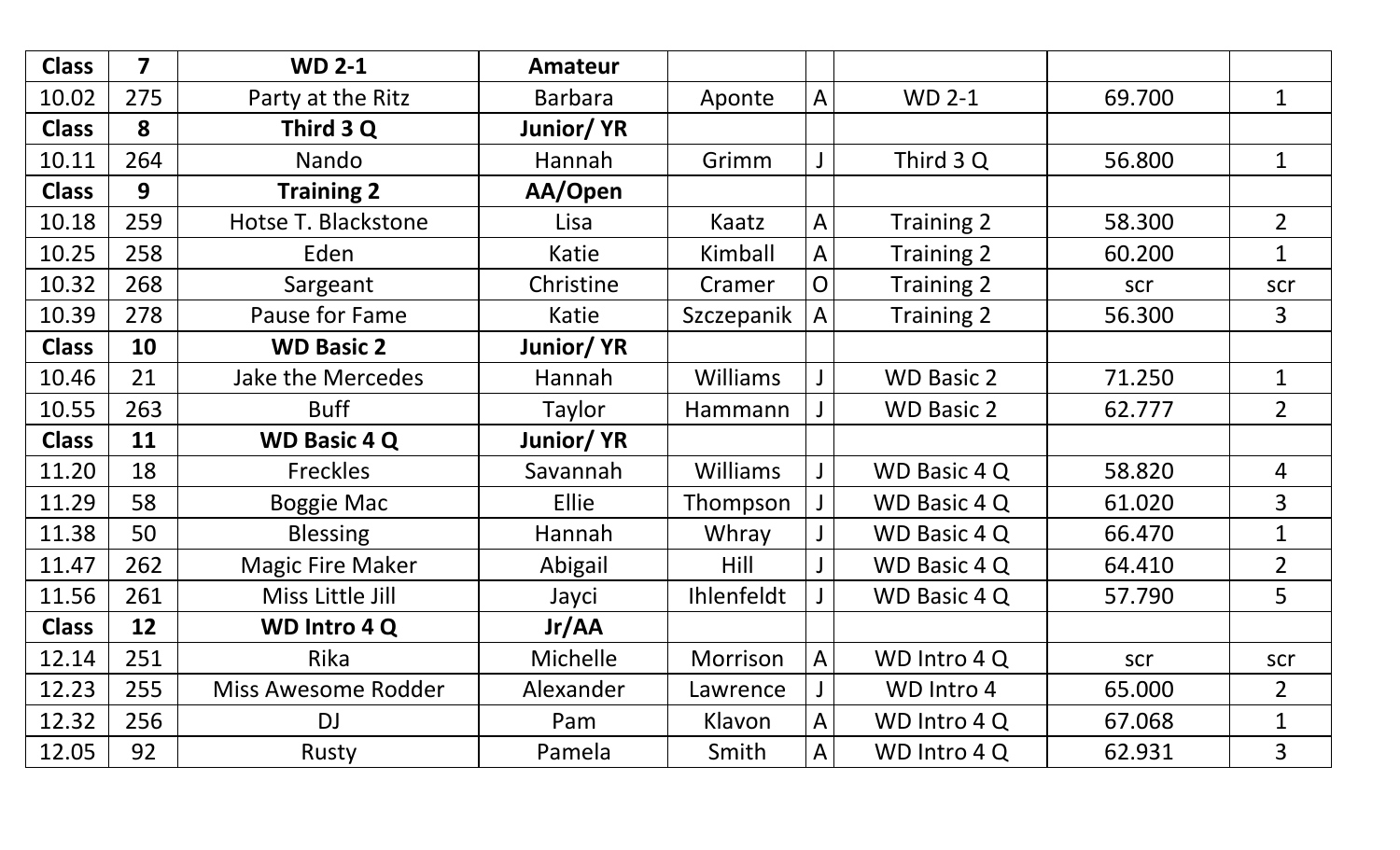| <b>Class</b> | 13  | <b>WD Intro 4 Q</b>     | AA/Open        |                |                |                       |        |                |
|--------------|-----|-------------------------|----------------|----------------|----------------|-----------------------|--------|----------------|
| 12.50        | 203 | Saqlawis Nyte of Fame   | Lynn           | Shinkle        | A              | WD Basic 4 Q          | 58.970 | $\overline{2}$ |
| 12.59        | 276 | Cupid                   | <b>Brandi</b>  | Tate           | O              | WD Basic 4 Q          | scr    | scr            |
| 1.08         | 278 | <b>Born Debonair</b>    | Jackie         | <b>Brotski</b> | A              | WD Basic 4 Q          | 60.735 | $\mathbf 1$    |
| <b>Class</b> | 14  | <b>WD MFS Level 3 Q</b> | Junior/YR      |                |                |                       |        |                |
| 1.18         | 45  | <b>Apttobe Rowdyote</b> | Hannah         | Whray          |                | WD MFS Level 3 Q      | 69.000 | $\mathbf 1$    |
| <b>Class</b> | 15  | <b>Second 3</b>         | Jr/YR/Open     |                |                |                       |        |                |
| 2.00         | 264 | Nando                   | Hannah         | Grimm          |                | Second 3 Q            | 60.121 | $\mathbf 1$    |
| 2.07         | 269 | <b>Charlie Chaplin</b>  | Christine      | Cramer         | O              | Second 3              | 56.463 | $2^{\circ}$    |
| <b>Class</b> | 16  | First 2                 | <b>Amateur</b> |                |                |                       |        |                |
| 2.14         | 252 | Fortunate               | Dawn           | McLane         | A              | First 2               | 53.906 | $\mathbf 1$    |
| <b>Class</b> | 17  | <b>WD 3-2</b>           | Junior/YR      |                |                |                       |        |                |
| 2.21         | 45  | <b>Apttobe Rowdyote</b> | Hannah         | Whray          |                | <b>WD 3-2</b>         | 73.378 | $\mathbf{1}$   |
| <b>Class</b> | 18  | <b>USEA Beg Nov B</b>   | <b>Amateur</b> |                |                |                       |        |                |
| 2.28         | 274 | Greyson                 | Carolyn        | <b>Belcher</b> | A              | <b>USEA Beg Nov B</b> | 61.750 | $\mathbf 1$    |
| <b>Class</b> | 19  | First 1                 | Jr/YR/AA       |                |                |                       |        |                |
| 2.35         | 54  | Skip's Easy Joe         | Annemarie      | Walsh          | J              | First 1               | 59.074 | $\mathbf 1$    |
| 2.42         | 267 | Abbey                   | Maria          | Croft          | A              | First 1               | 54.444 | $\overline{2}$ |
| <b>Class</b> | 20  | First 3                 | Amateur        |                |                |                       |        |                |
| 2.49         | 271 | Gastgeber               | Samantha       | Cornish        | A              | First 3 Q             | 56.323 | $\overline{2}$ |
| 2.56         | 82  | Devin's Bad Boy         | Mary           | <b>Termer</b>  | A              | First 3               | 61.911 | $\mathbf 1$    |
| <b>Class</b> | 21  | Third 1                 | Open           |                |                |                       |        |                |
| 3.03         | 269 | Charlie Chaplin         | Christine      | Cramer         | $\overline{O}$ | Third 1               | scr    | scr            |
| <b>Class</b> | 22  | <b>Training 1</b>       | Jr/YR/AA       |                |                |                       |        |                |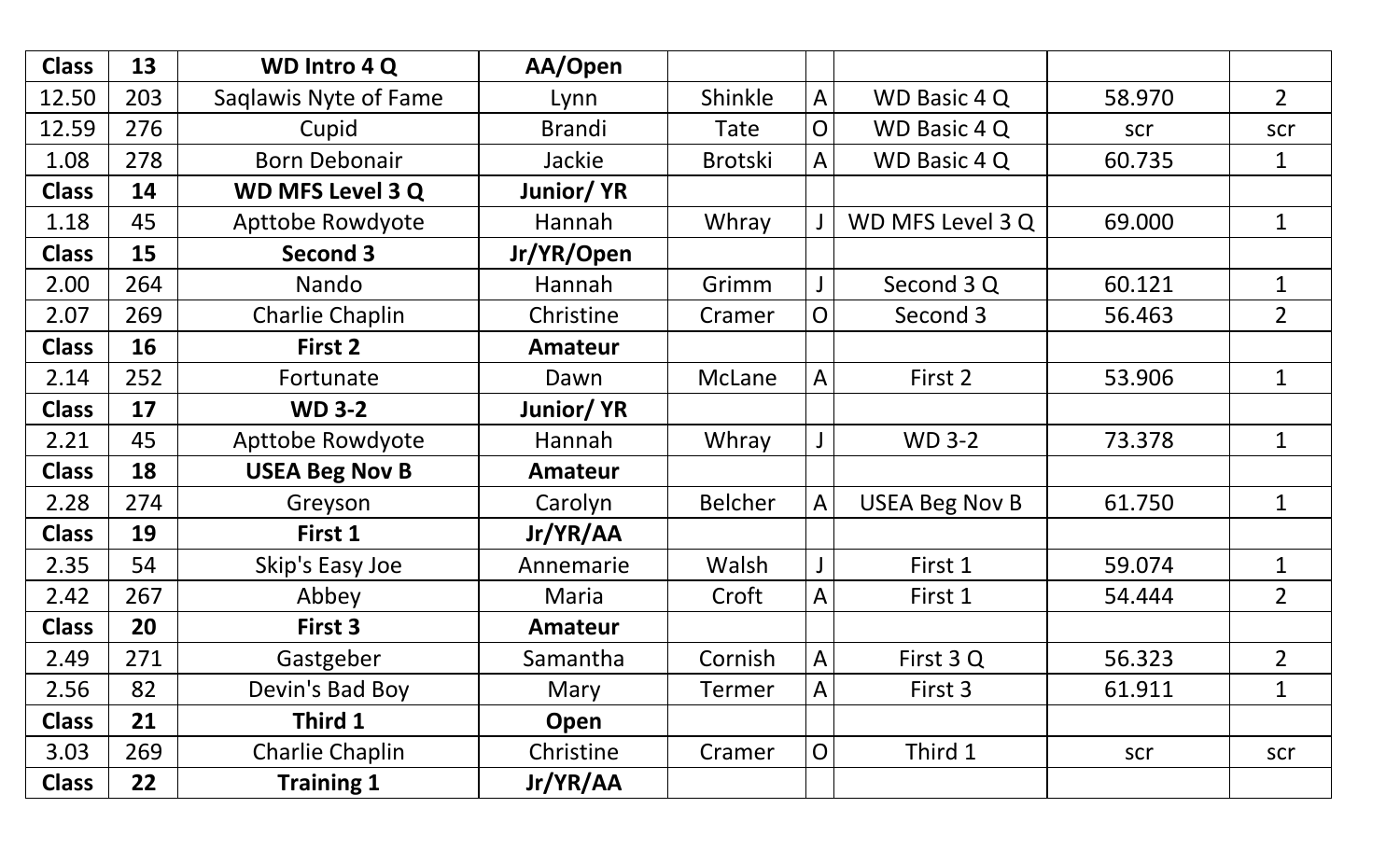| 12.41        | 282 | <b>Fuerst Class General</b>   | Lauren       | Verrino         |                | Training 1 (ROT) | 69.586 |     |
|--------------|-----|-------------------------------|--------------|-----------------|----------------|------------------|--------|-----|
| 3.10         | 254 | <b>Rivermonts HideNGoSeek</b> | <b>Terry</b> | Martin          | $\mathsf{A}$   | Training 1       | 56.304 | 1   |
| 3.17         | 258 | Eden                          | Katie        | Kimball         | $\mathsf{A}$   | Training 1       | scr    | scr |
| 3.24         | 277 | Pause for Fame                | Katie        | Szczepanik      | $\mathsf{A}$   | Training 1       | scr    | scr |
| <b>Class</b> | 23  | <b>WD 1-4 Q</b>               | Jr/YR/Open   |                 |                |                  |        |     |
| 3.31         | 253 | Briga San                     | Emily        | McClamma        |                | <b>WD 1-4 Q</b>  | 63.000 |     |
| 3.40         | 260 | <b>Huntin For O'Henry</b>     | Wendy        | <b>Jeffries</b> | $\overline{O}$ | <b>WD 1-4 Q</b>  | 65.666 |     |
| <b>Class</b> | 24  | <b>WD 3-4 Q</b>               | Junior/YR    |                 |                |                  |        |     |
| 3.49         | 45  | <b>Apttobe Rowdyote</b>       | Hannah       | Whray           |                | <b>WD 3-4 Q</b>  | 75.344 |     |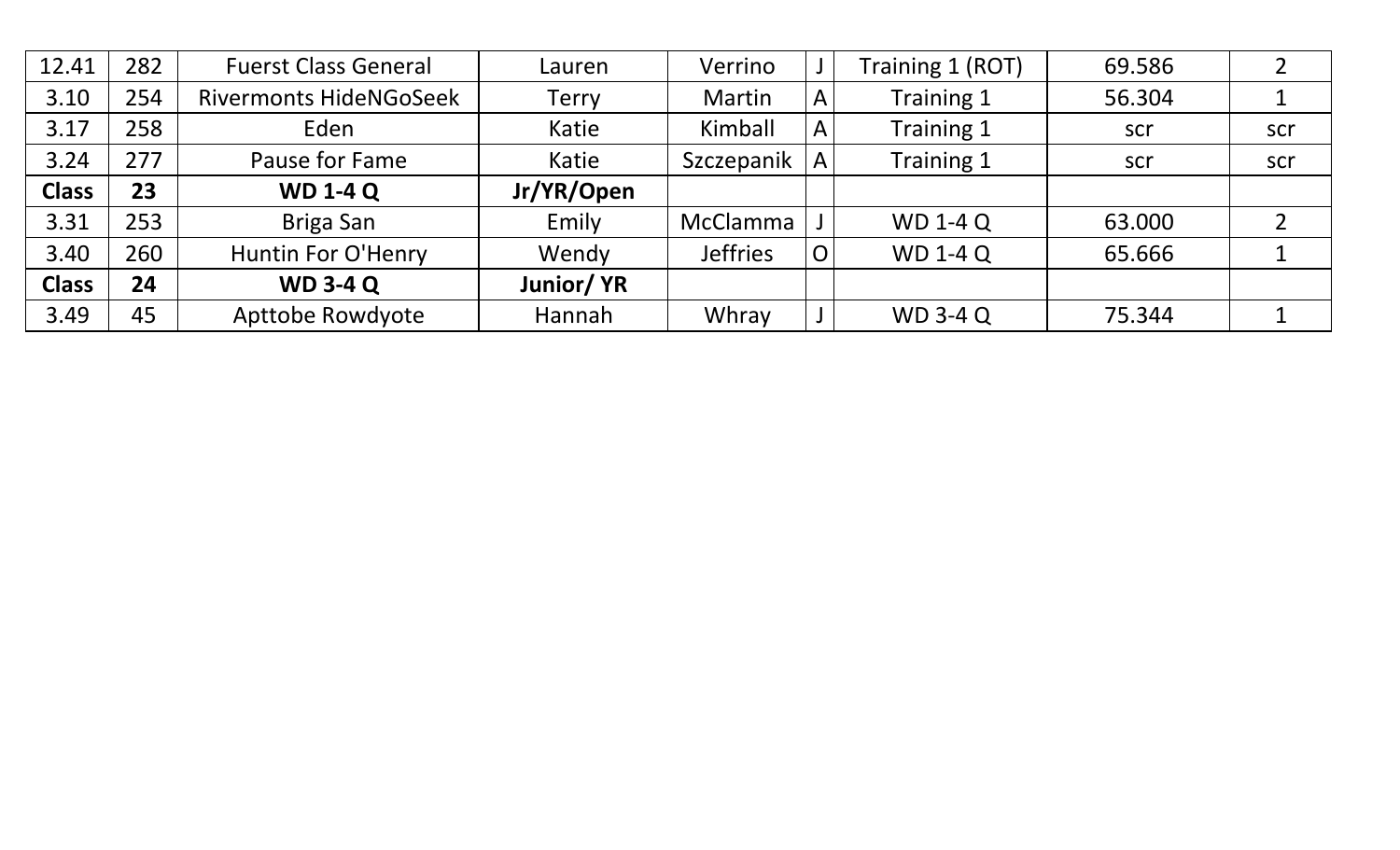| <b>Ring 2</b> |                 | Judge: Iris Bolt (L)     |                    |                   |   |                   |            |                |
|---------------|-----------------|--------------------------|--------------------|-------------------|---|-------------------|------------|----------------|
| <b>Time</b>   | #               | <b>Horse</b>             | <b>Rider First</b> | <b>Rider Last</b> | A | <b>Test</b>       | Percentage | <b>Placing</b> |
| <b>Class</b>  | 31              | Intro C                  | Junior/YR          |                   |   |                   |            |                |
| 8.30          | 283             | O'Riley                  | Kylie              | <b>Myers</b>      |   | Intro C           | 60.500     | $\mathbf{1}$   |
| <b>Class</b>  | 32 <sub>2</sub> | <b>Intro A</b>           | Junior/YR          |                   |   |                   |            |                |
| 8.37          | 281             | Aeterna Stella           | Kakki              | Fant              |   | Intro A           |            | $\overline{2}$ |
| 8.44          | 284             | Takota                   | Catherine          | Yudow             |   | Intro A           |            | $\mathbf{1}$   |
| <b>Class</b>  | 25              | <b>WD Basic 1</b>        | Jr/YR/AA           |                   |   |                   |            |                |
| 9.00          | 50              | <b>Blessing</b>          | Hannah             | Whray             | J | <b>WD Basic 1</b> | 63.900     | $\mathbf 1$    |
| 9.09          | 18              | <b>Freckles</b>          | Savannah           | <b>Williams</b>   |   | <b>WD Basic 1</b> | 51.600     | $\overline{7}$ |
| 9.18          | 261             | Miss Little Jill         | Jayci              | <b>Ihlenfeldt</b> |   | <b>WD Basic 1</b> | 56.800     | 6              |
| 9.27          | 58              | <b>Boggie Mac</b>        | Ellie              | Thompson          |   | <b>WD Basic 1</b> | 56.800     | 5              |
| 9.36          | 21              | <b>Jake the Mercedes</b> | Hannah             | <b>Williams</b>   |   | <b>WD Basic 1</b> | 63.500     | $\overline{2}$ |
| 9.45          | 263             | <b>Buff</b>              | Taylor             | Hammann           |   | <b>WD Basic 1</b> | 63.100     | $\overline{4}$ |
| 9.54          | 262             | <b>Magic Fire Maker</b>  | Abigail            | Hill              |   | <b>WD Basic 1</b> | 63.100     | $\overline{3}$ |
| <b>Class</b>  | 25 A            | <b>WD Basic 1</b>        | <b>Amateur</b>     |                   |   |                   |            |                |
| 10.03         | 270             | Ace                      | Denise             | Cox               | A | <b>WD Basic 1</b> | 58.900     | $\overline{2}$ |
| 11.15         | 278             | <b>Born Debonair</b>     | Jackie             | <b>Brotski</b>    | A | <b>WD Basic 1</b> | 61.600     | $\mathbf 1$    |
| <b>Class</b>  | 26              | <b>WD Intro 3</b>        | Jr/AA              |                   |   |                   |            |                |
| 10.12         | 251             | Rika                     | Michelle           | Morrison          | A | WD Intro 3        | scr        | scr            |
| 10.30         | 255             | Miss Awesome Rodder      | Alexander          | Lawrence          |   | WD Intro 3        | 57.300     | 3              |
| 10.39         | 256             | DJ                       | Pam                | Klavon            | A | WD Intro 3        | 61.700     | 1              |
| 10.21         | 92              | Rusty                    | Pamela             | Smith             | A | WD Intro 3        | 61.250     | $\overline{2}$ |
| <b>Class</b>  | 28              | <b>WD Basic 2</b>        | Amateur            |                   |   |                   |            |                |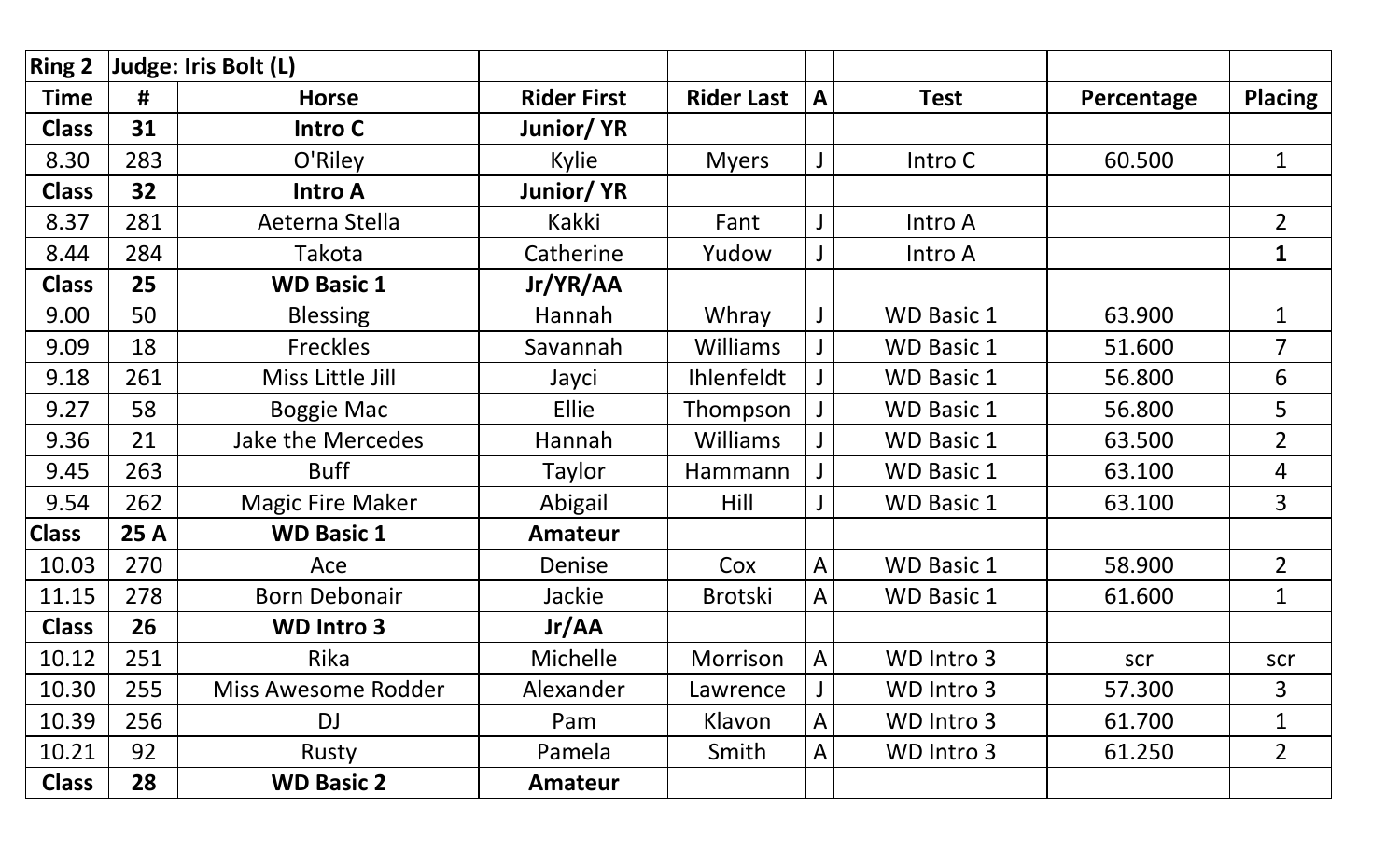| 11.33        | 270        | Ace                           | Denise        | Cox            | $\mathsf{A}$ | <b>WD Basic 2</b> | 62.900 | $\overline{2}$  |
|--------------|------------|-------------------------------|---------------|----------------|--------------|-------------------|--------|-----------------|
| 11.42        | 203        | Saglawis Nyte of Fame         | Lynn          | Shinkle        | A            | <b>WD Basic 2</b> | 64.200 | 1               |
| <b>Class</b> | 29         | <b>Intro B</b>                | AA/Open       |                |              |                   |        |                 |
| 11.58        | 265        | <b>Ultimatly Sensational</b>  | Kristen       | Dunn           | $\mathsf{A}$ | Intro B           | 57.187 | 4               |
| 12.05        | 266        | <b>True Blue Oscar</b>        | <b>Beth</b>   | Dunn           | A            | Intro B           | 52.500 | 5               |
| 12.12        | 254        | <b>Rivermonts HideNGoSeek</b> | <b>Terry</b>  | Martin         | A            | Intro B Q         | 67.500 | $2^{\circ}$     |
| 12.19        | 273        | Lucy                          | Kelly         | <b>Brazeal</b> | O            | Intro B Q         | 70.937 | $\mathbf{1}$    |
| 12.26        | 279        | <b>Snickerdoodles</b>         | Sandy         | Stokey         | A            | Intro B Q         | 60.000 | 3               |
| <b>Class</b> | 30         | <b>Training 3</b>             | Junior/YR     |                |              |                   |        |                 |
| 8.51         | 282        | <b>Fuerst Class General</b>   | Lauren        | Verrino        |              | Training 3        | 65.700 | $\overline{2}$  |
| 12.40        | 54         | Skip's Easy Joe               | Annemarie     | Walsh          | $\mathsf J$  | Training 3 Q      | 67.045 | $\mathbf{1}$    |
| <b>Class</b> | <b>30A</b> | <b>Training 3 Q</b>           | Jr/YR/Open/AA |                |              |                   |        |                 |
| 12.33        | 252        | Fortunate                     | Dawn          | <b>McLane</b>  | $\mathsf{A}$ | Training 3 Q      | 70.454 | 1               |
| 12.47        | 267        | Abbey                         | <b>Maria</b>  | Croft          | A            | Training 3        | 69.318 | 2 <sup>1</sup>  |
| 12.54        | 82         | Devin's Bad Boy               | Mary          | <b>Termer</b>  | $\mathsf{A}$ | Training 3        | 67.272 | $\overline{3}$  |
| 1.01         | 268        | Sargeant                      | Christine     | Cramer         | $\mathsf{O}$ | Training 3        | scr    | scr             |
| 1.08         | 271        | Gastgeber                     | Samantha      | Cornish        | $\mathsf{A}$ | Training 3 Q      | 66.136 | 4               |
| 1.15         | 259        | Hotse T. Blackstone           | Lisa          | Kaatz          | $\mathsf{A}$ | Training 3 Q      | 65.681 | $5\overline{)}$ |